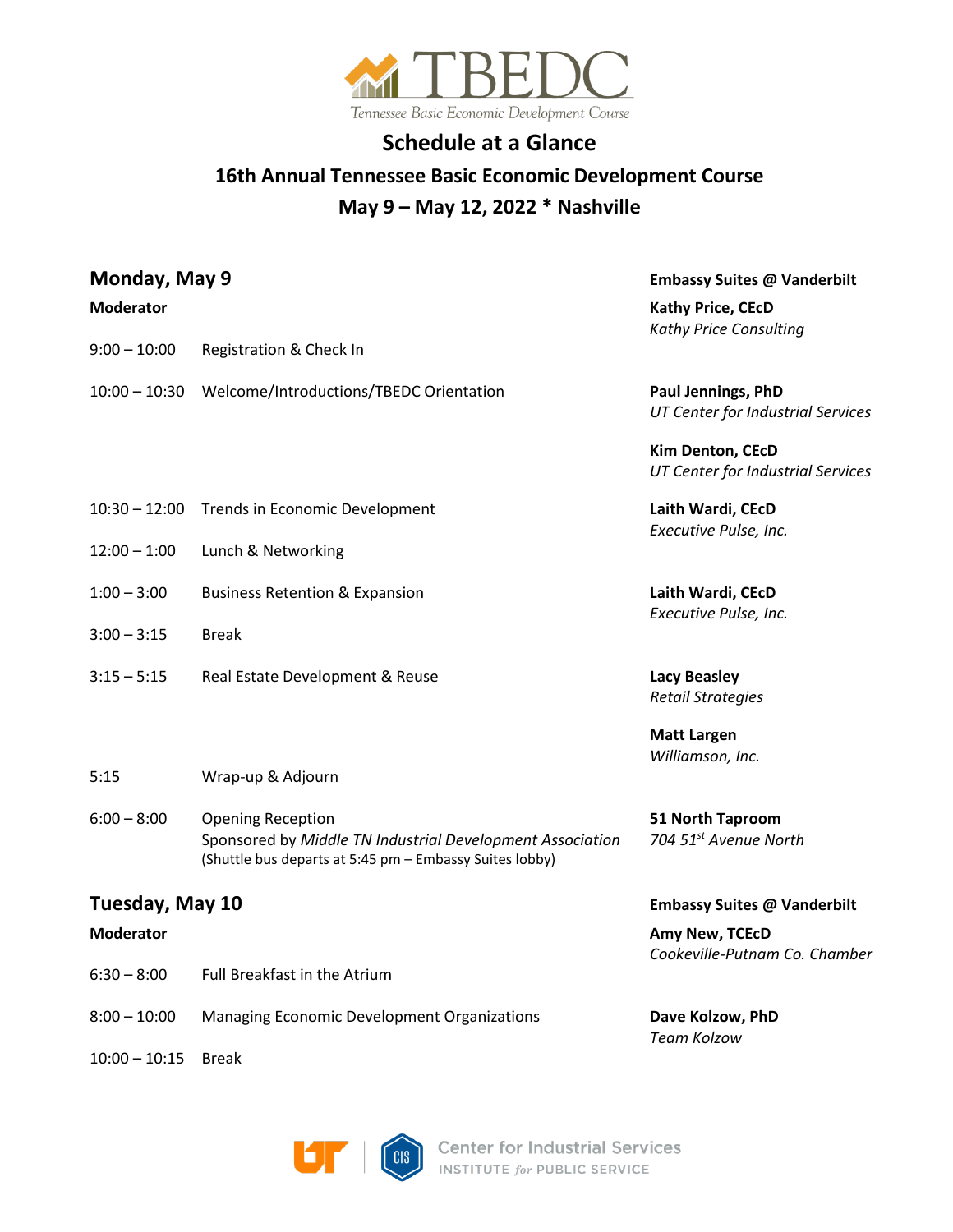

### **Tuesday, May 10 Continued**

|                | 10:15 - 12:15 Economic Development Finance | Jay Moneyhun<br>Bass, Berry & Sims                                |
|----------------|--------------------------------------------|-------------------------------------------------------------------|
| $12:15 - 1:15$ | Lunch & Networking                         | David Bradshaw<br>Pinnacle Financial Partners                     |
| $1:15 - 3:15$  | Small Business & Entrepreneurship          | <b>Maureen (Mo) Collins</b><br><b>Entrepreneurial Communities</b> |
| $3:15 - 3:30$  | <b>Break</b>                               |                                                                   |
| $3:30 - 5:00$  | Technology-Led Economic Development        | <b>Maureen (Mo) Collins</b><br><b>Entrepreneurial Communities</b> |
| 5:00           | Wrap-up & Adjourn                          |                                                                   |
|                |                                            |                                                                   |

### **Wednesday, May 11** *CONDER CONDER CONDER CONDER CONDER CONDER CONDER CONDER CONDER CONDER CONDER CONDER CONDER CONDER CONDER CONDER CONDER CONDER CONDER CONDER CONDER CONDER CONDER CONDER CONDER CONDER CONDER CONDER COND*

| $6:30 - 8:00$   | <b>Full Breakfast in the Atrium</b>                                                               |
|-----------------|---------------------------------------------------------------------------------------------------|
| $8:00 - 10:00$  | Community Development/<br>Market Research Analysis                                                |
| $10:00 - 10:15$ | <b>Break</b>                                                                                      |
|                 | 10:15 – 12:15 Education & Workforce Development                                                   |
|                 | 12:15 – 12:45 Board Buses/ Travel to Ole Red (300 Broadway)<br>Pick up boxed lunches upon arrival |

12:45 - 2:45 Marketing & Attraction **Heidi Smith** 

**Moderator****Doug Lawyer, CEcD** *Knoxville Chamber*

> **Sharon Younger, PhD** Younger Associates

> **Sharon Younger, PhD**  *Younger Associates*

*Tennessee Valley Authority*

 **Ryan Egly** *Lawrence Co. Chamber*

**Lori Odom** *Nashville Chamber*

2:45 – 3:15 Travel to National Museum of African American Music

- 3:15 4:45 Self-Guided Tour/ National Museum of African American Music
- 5:00 Buses Return to Embassy Suites (optional)



**Center for Industrial Services** INSTITUTE for PUBLIC SERVICE